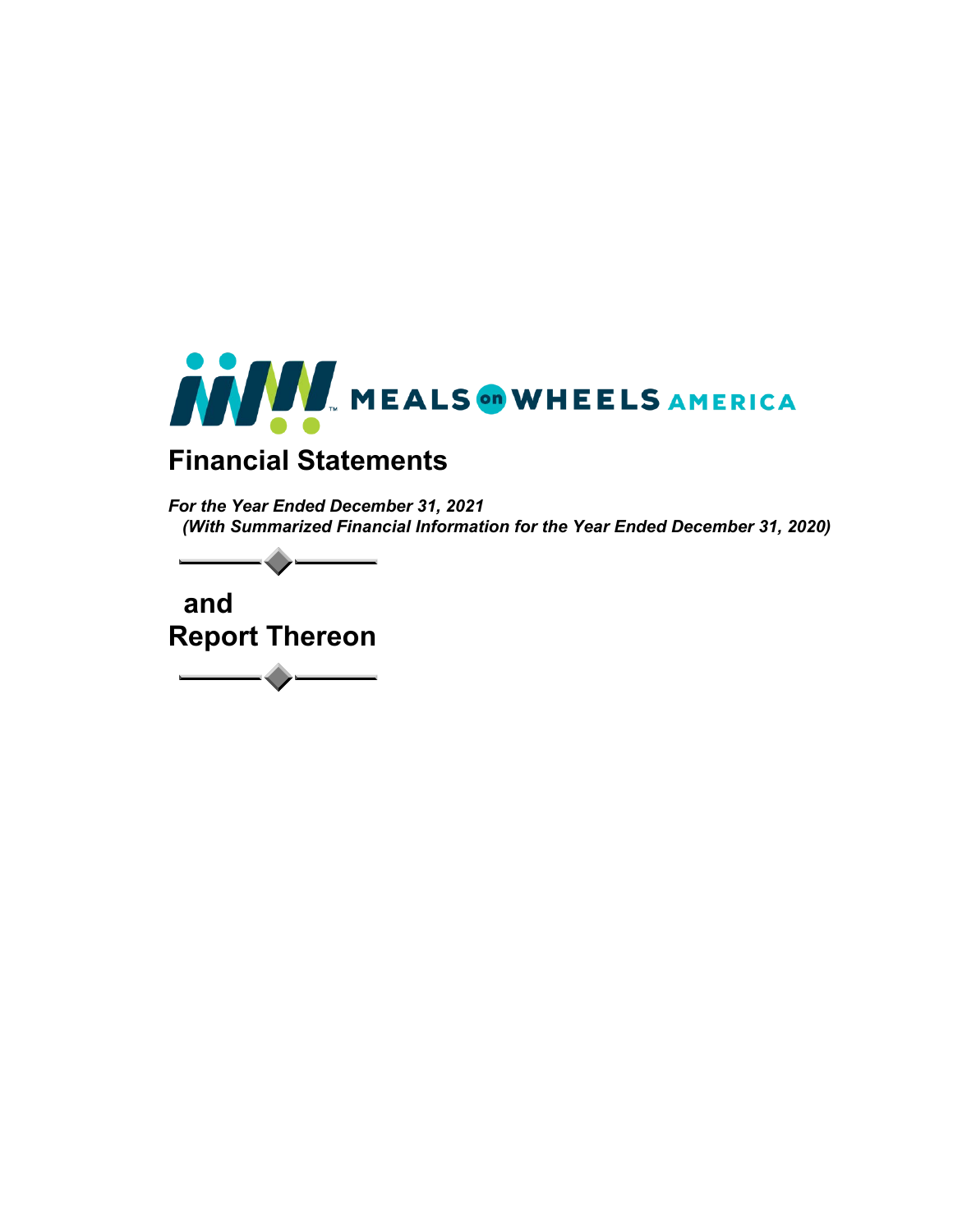# **TABLE OF CONTENTS** For the Year Ended December 31, 2021

|                             | Page |
|-----------------------------|------|
|                             |      |
| <b>Financial Statements</b> |      |
|                             |      |
|                             |      |
|                             |      |
|                             |      |
|                             |      |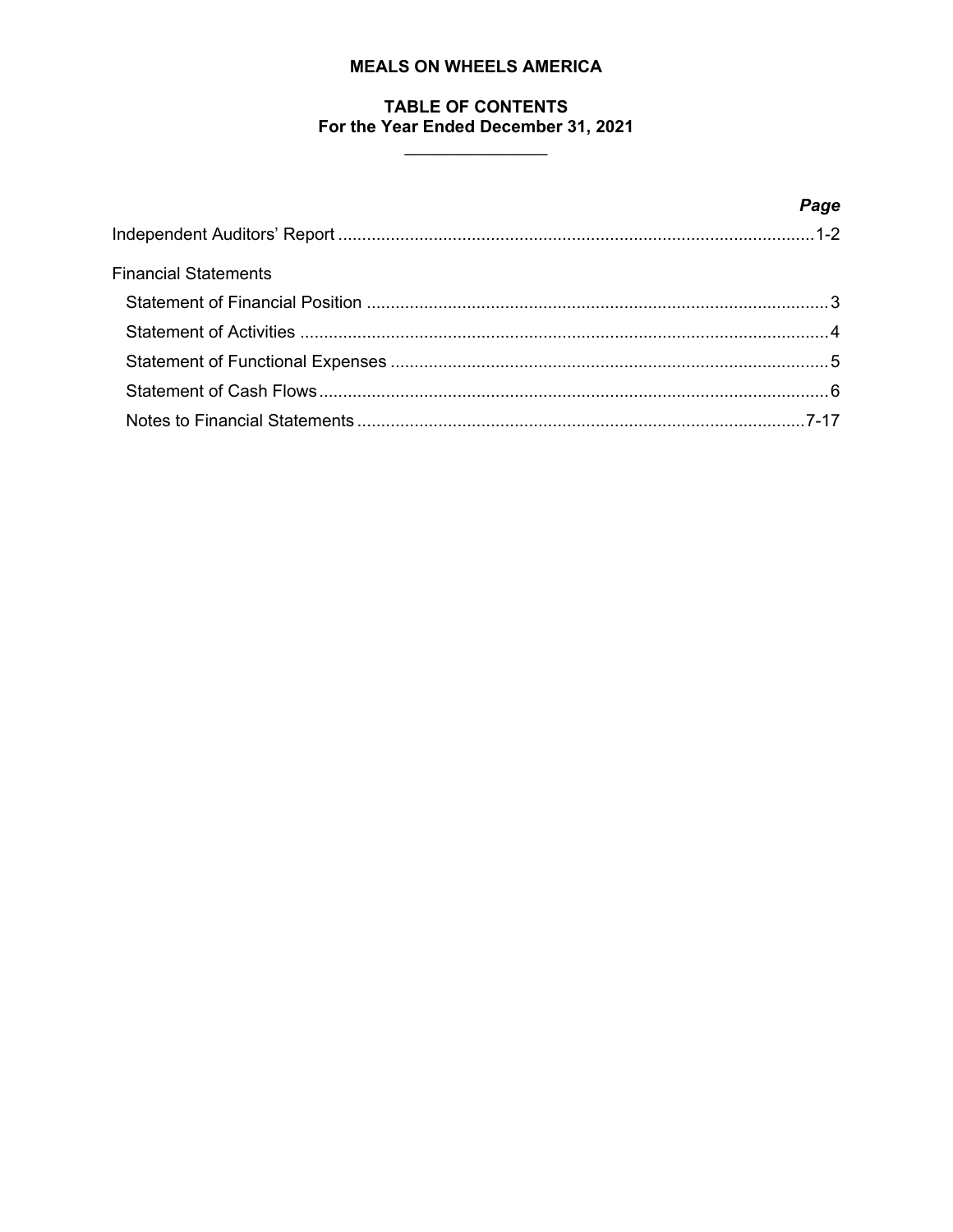

#### **INDEPENDENT AUDITORS' REPORT**

To the Board of Directors of Meals on Wheels America

#### *Opinion*

We have audited the financial statements of Meals on Wheels America (the Organization), which comprise the statement of financial position as of December 31, 2021, and the related statements of activities, functional expenses and cash flows for the year then ended, and the related notes to the financial statements.

In our opinion, the accompanying financial statements present fairly, in all material respects, the financial position of the Organization as of December 31, 2021, and the changes in its net assets and its cash flows for the year then ended in accordance with accounting principles generally accepted in the United States of America.

#### *Basis for Opinion*

We conducted our audit in accordance with auditing standards generally accepted in the United States of America (GAAS). Our responsibilities under those standards are further described in the Auditors' Responsibilities for the Audit of the Financial Statements section of our report. We are required to be independent of the Organization and to meet our other ethical responsibilities in accordance with the relevant ethical requirements relating to our audit. We believe that the audit evidence we have obtained is sufficient and appropriate to provide a basis for our audit opinion.

#### *Responsibilities of Management for the Financial Statements*

Management is responsible for the preparation and fair presentation of the financial statements in accordance with accounting principles generally accepted in the United States of America, and for the design, implementation, and maintenance of internal control relevant to the preparation and fair presentation of financial statements that are free from material misstatement, whether due to fraud or error.

In preparing the financial statements, management is required to evaluate whether there are conditions or events, considered in the aggregate, that raise substantial doubt about the Organization's ability to continue as a going concern within one year after the date that the financial statements are available to be issued.



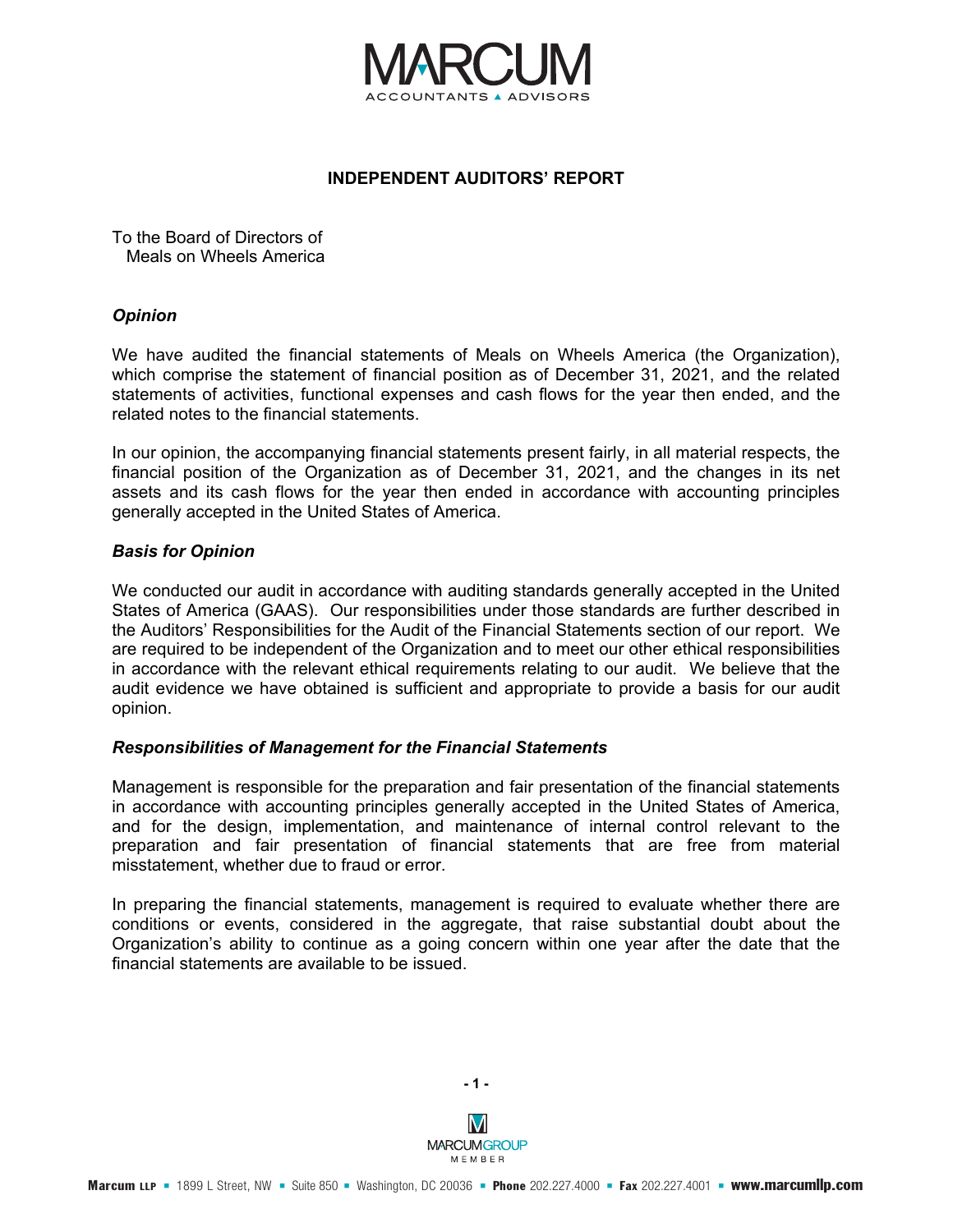## *Auditors' Responsibilities for the Audit of the Financial Statements*

Our objectives are to obtain reasonable assurance about whether the financial statements as a whole are free from material misstatement, whether due to fraud or error, and to issue an auditors' report that includes our opinion. Reasonable assurance is a high level of assurance but is not absolute assurance and therefore is not a guarantee that an audit conducted in accordance with GAAS will always detect a material misstatement when it exists. The risk of not detecting a material misstatement resulting from fraud is higher than for one resulting from error, as fraud may involve collusion, forgery, intentional omissions, misrepresentations, or the override of internal control. Misstatements are considered material if there is a substantial likelihood that, individually or in the aggregate, they would influence the judgment made by a reasonable user based on the financial statements.

In performing an audit in accordance with GAAS, we:

- Exercise professional judgment and maintain professional skepticism throughout the audit.
- Identify and assess the risks of material misstatement of the financial statements, whether due to fraud or error, and design and perform audit procedures responsive to those risks. Such procedures include examining, on a test basis, evidence regarding the amounts and disclosures in the financial statements.
- Obtain an understanding of internal control relevant to the audit in order to design audit procedures that are appropriate in the circumstances, but not for the purpose of expressing an opinion on the effectiveness of the Organization's internal control. Accordingly, no such opinion is expressed.
- Evaluate the appropriateness of accounting policies used and the reasonableness of significant accounting estimates made by management, as well as evaluate the overall presentation of the financial statements.
- Conclude whether, in our judgment, there are conditions or events, considered in the aggregate, that raise substantial doubt about the Organization's ability to continue as a going concern for a reasonable period of time.

We are required to communicate with those charged with governance regarding, among other matters, the planned scope and timing of the audit, significant audit findings, and certain internal control related matters that we identified during the audit.

#### *Report on Summarized Comparative Information*

We have previously audited the Organization's 2020 financial statements, and we expressed an unmodified audit opinion on those audited financial statements in our report dated May 24, 2021. In our opinion, the summarized comparative information presented herein as of and for the year ended December 31, 2020, is consistent, in all material respects, with the audited financial statements from which it has been derived.

Marcum LLP

Washington, DC May 13, 2022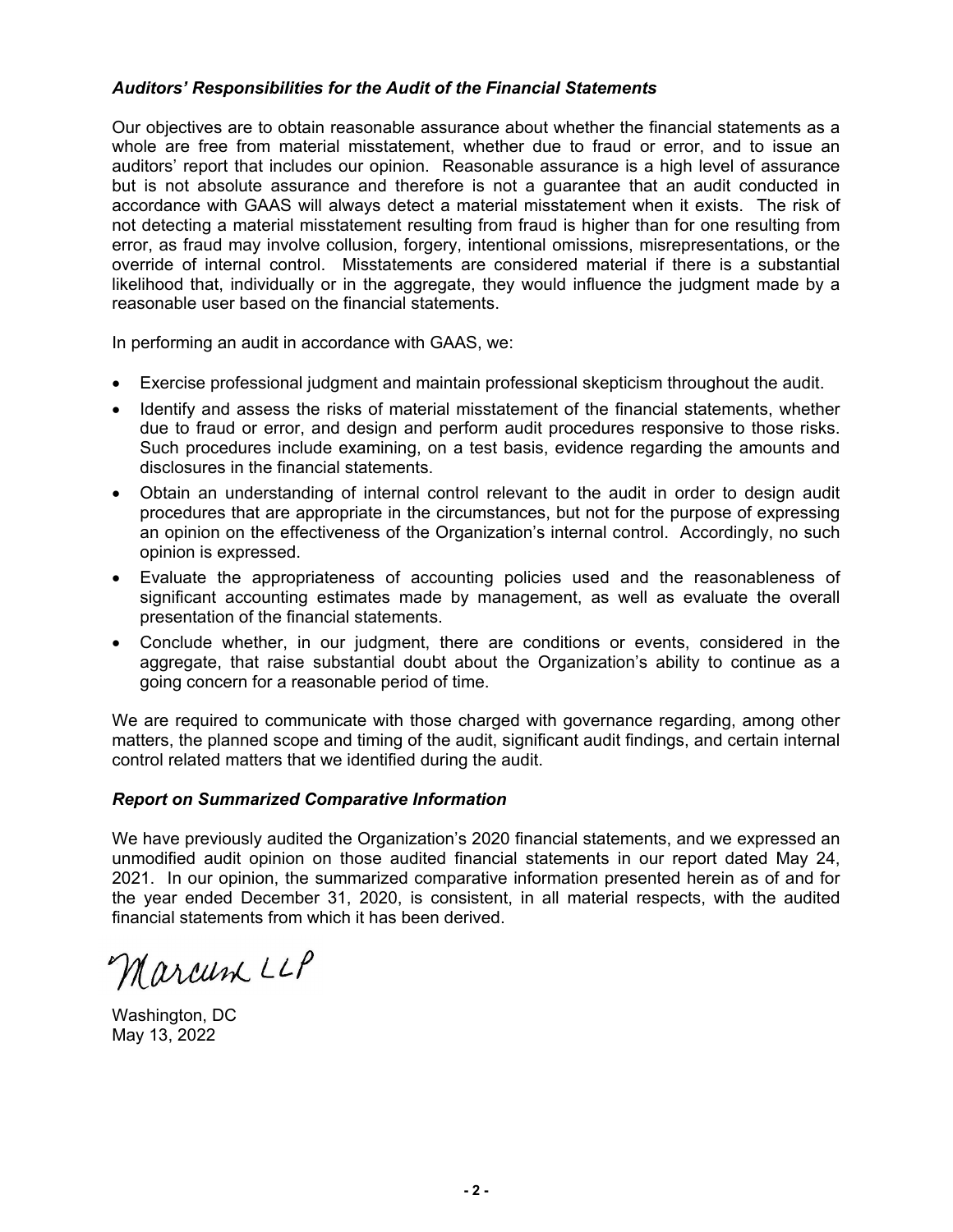# **STATEMENT OF FINANCIAL POSITION**

**December 31, 2021**

 $\overline{\phantom{a}}$  , where  $\overline{\phantom{a}}$ **(With Summarized Financial Information as of December 31, 2020)**

|                                       | 2021             | 2020             |
|---------------------------------------|------------------|------------------|
| <b>ASSETS</b>                         |                  |                  |
| Cash and cash equivalents             | \$<br>3,887,953  | 4,420,717<br>\$  |
| Investments                           | 30,323,834       | 30,767,597       |
| Grants and contributions receivable   | 2,939,750        | 3,134,446        |
| Other receivables                     | 188,004          | 210,842          |
| Inventory                             | 44,375           | 23,259           |
| Prepaid expenses                      | 246,564          | 144,124          |
| Property and equipment, net           | 449,024          | 503,317          |
| Security deposit                      | 5,212            | 5,212            |
| <b>TOTAL ASSETS</b>                   | \$38,084,716     | 39,209,514<br>\$ |
| <b>LIABILITIES AND NET ASSETS</b>     |                  |                  |
| Liabilities                           |                  |                  |
| Accounts payable and accrued expenses | \$<br>2,540,079  | 3,390,495<br>\$  |
| Note payable - PPP                    |                  | 507,200          |
| Refundable advances                   | 290,925          |                  |
| <b>Contract liabilities</b>           | 651,977          | 376,014          |
| Deferred rent and lease incentives    | 824,196          | 930,871          |
| <b>TOTAL LIABILITIES</b>              | 4,307,177        | 5,204,580        |
| <b>Net Assets</b>                     |                  |                  |
| Without donor restrictions            | 28,884,117       | 21,809,514       |
| With donor restrictions               | 4,893,422        | 12,195,420       |
| <b>TOTAL NET ASSETS</b>               | 33,777,539       | 34,004,934       |
| TOTAL LIABILITIES AND NET ASSETS      | 38,084,716<br>\$ | 39,209,514<br>\$ |

**The accompanying notes are an integral part of these financial statements.**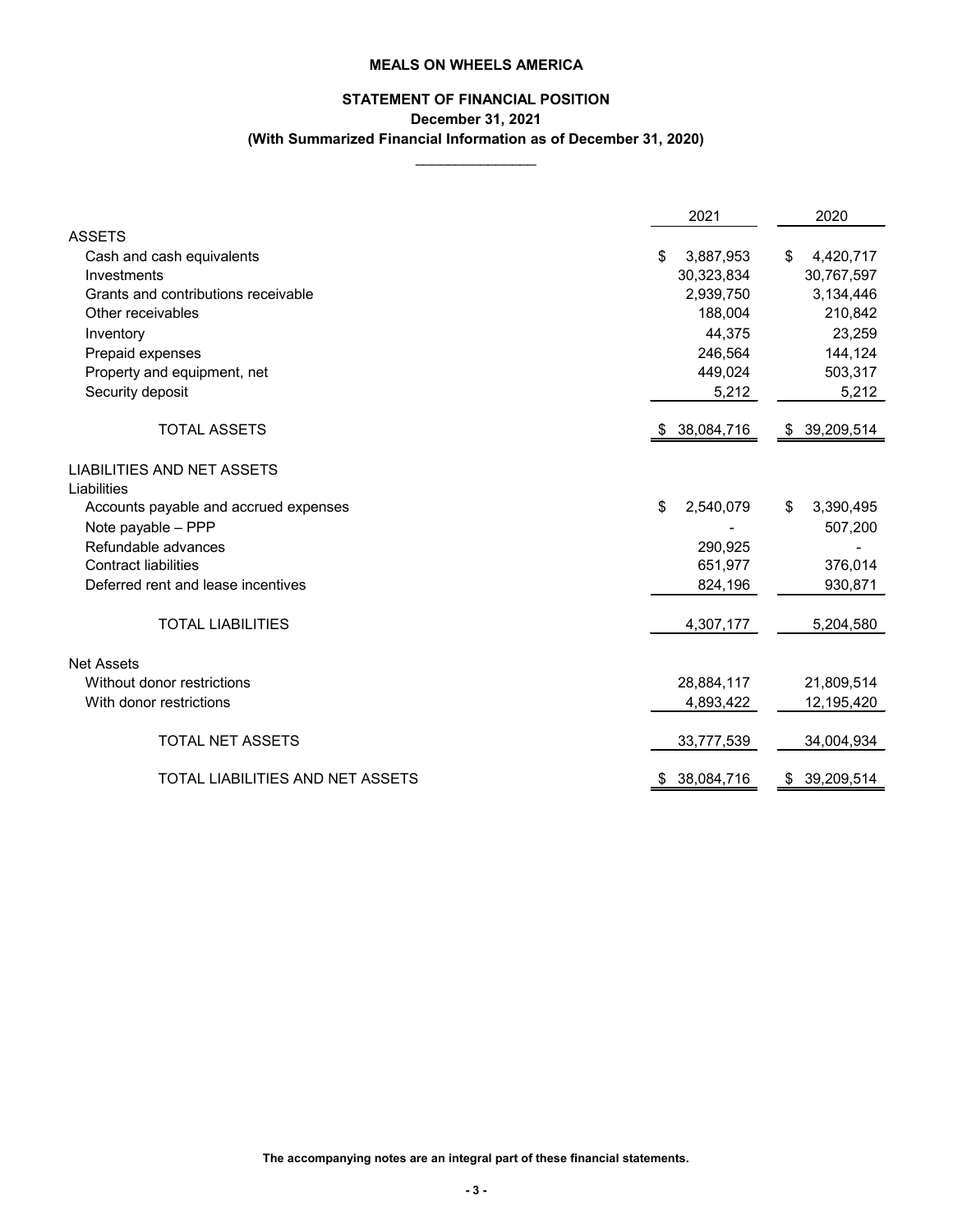# **STATEMENT OF ACTIVITIES For the Year Ended December 31, 2021 (With Summarized Financial Information for the Year Ended December 31, 2020)**

 $\overline{\phantom{a}}$  , where  $\overline{\phantom{a}}$ 

|                                                | Without<br>Donor  | With<br>Donor     | 2021             | 2020             |
|------------------------------------------------|-------------------|-------------------|------------------|------------------|
| OPERATING REVENUE AND SUPPORT                  | Restrictions      | Restrictions      | Total            | Total            |
| Grants and contributions                       | 12,259,713<br>\$. | 7,679,934<br>\$   | 19,939,647<br>S  | \$ 68,901,770    |
| Government grants                              | 655,540           |                   | 655,540          | 402,774          |
| In-kind contributions                          | 10,934,533        |                   | 10,934,533       | 2,796,107        |
| Program service fees:                          |                   |                   |                  |                  |
| Contracts and royalities                       | 1,082,089         |                   | 1,082,089        | 1,165,758        |
| Conference                                     | 342,675           |                   | 342,675          | 222,500          |
| Membership dues                                | 237,503           |                   | 237,503          | 224,146          |
| Other income                                   | 2,631             |                   | 2,631            | 1,731            |
| Net assets released from restrictions:         |                   |                   |                  |                  |
| Satisfaction of program restrictions           | 14,981,932        | (14, 981, 932)    |                  |                  |
| <b>TOTAL OPERATING REVENUE</b>                 |                   |                   |                  |                  |
| <b>AND SUPPORT</b>                             | 40,496,616        | (7,301,998)       | 33,194,618       | 73,714,786       |
| <b>OPERATING EXPENSES</b>                      |                   |                   |                  |                  |
| <b>Program Services</b>                        | 29,643,411        |                   | 29,643,411       | 45,574,582       |
| <b>Supporting Services:</b>                    |                   |                   |                  |                  |
| Management and general                         | 1,530,943         |                   | 1,530,943        | 2,015,619        |
| Development                                    | 3,386,901         |                   | 3,386,901        | 2,297,047        |
| <b>Total Supporting Services</b>               | 4,917,844         |                   | 4,917,844        | 4,312,666        |
| <b>TOTAL OPERATING EXPENSES</b>                | 34,561,255        |                   | 34,561,255       | 49,887,248       |
| Change in net assets from operations           | 5,935,361         | (7,301,998)       | (1,366,637)      | 23,827,538       |
| NONOPERATING ACTIVITIES                        |                   |                   |                  |                  |
| Investment income, net                         | 626,266           |                   | 626,266          | 577,837          |
| Forgiveness of debt and accrued interest - PPP | 512,976           |                   | 512,976          |                  |
| <b>CHANGE IN NET ASSETS</b>                    | 7,074,603         | (7,301,998)       | (227, 395)       | 24,405,375       |
| NET ASSETS, BEGINNING OF YEAR                  | 21,809,514        | 12,195,420        | 34,004,934       | 9,599,559        |
| NET ASSETS, END OF YEAR                        | \$28,884,117      | 4,893,422<br>- \$ | 33,777,539<br>\$ | 34,004,934<br>\$ |

**The accompanying notes are an integral part of these financial statements.**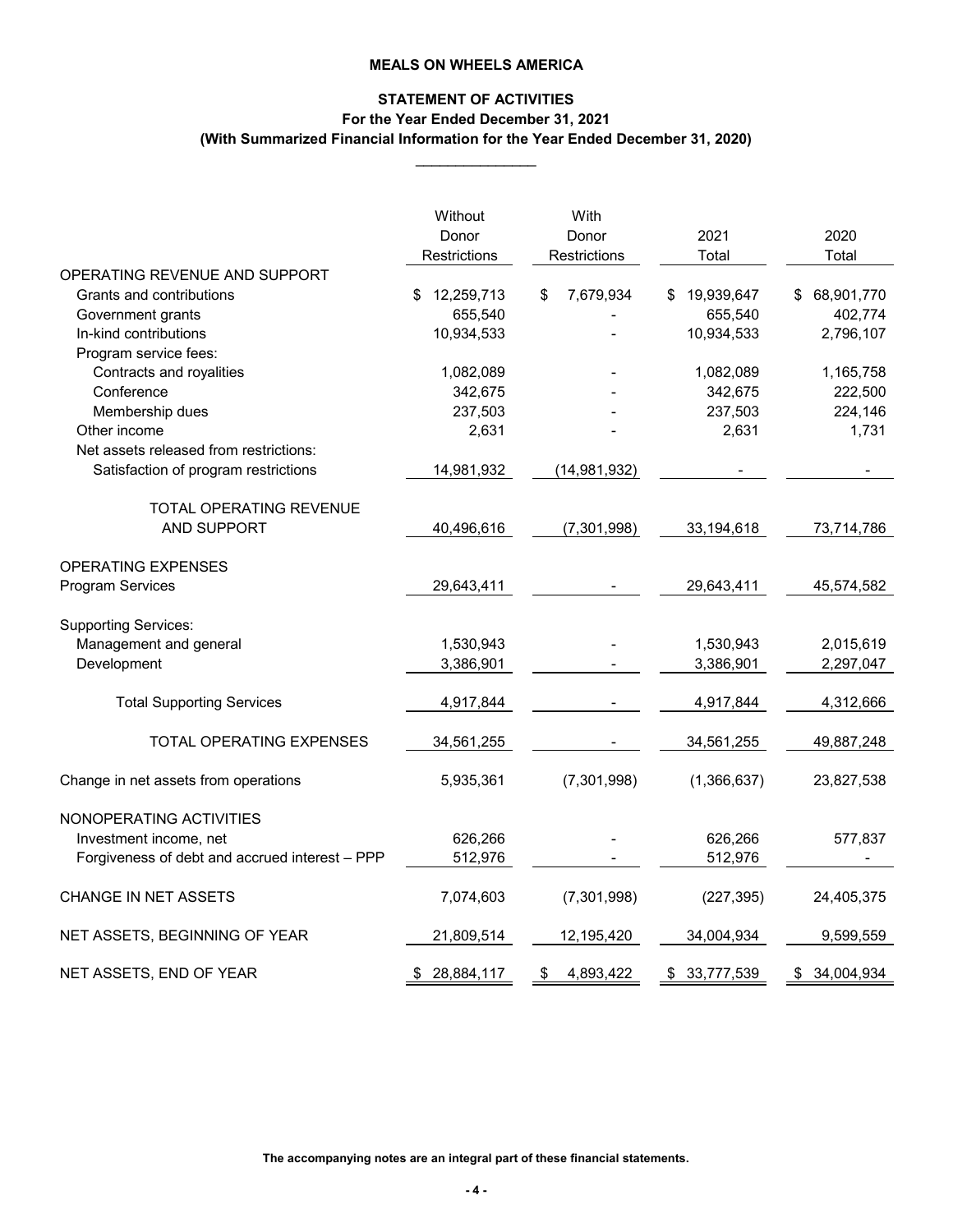# **STATEMENT OF FUNCTIONAL EXPENSES**

**For the Year Ended December 31, 2021**

# **(With Summarized Financial Information for the Year Ended December 31, 2020)**  $\mathcal{L}=\mathcal{L}^{\text{max}}$

|                                      |                     |                           | <b>Supporting Services</b> |                                 |                  |                  |
|--------------------------------------|---------------------|---------------------------|----------------------------|---------------------------------|------------------|------------------|
|                                      | Program<br>Services | Management<br>and General | Development                | Total<br>Supporting<br>Services | 2021<br>Total    | 2020<br>Total    |
| Grants, scholarships and awards      | 10,547,209<br>\$    | \$                        | \$                         | \$                              | 10,547,209<br>\$ | 35,673,180<br>\$ |
| Consulting and contracted services   | 3,129,701           | 298,003                   | 2,533,476                  | 2,831,479                       | 5,961,180        | 5,306,334        |
| Personnel                            | 3,855,438           | 884,101                   | 460,081                    | 1,344,182                       | 5,199,620        | 4,398,080        |
| Member services                      | 612,834             |                           |                            |                                 | 612,834          | 582,774          |
| Office expenses and bank fees        | 116,577             | 58,229                    | 273,571                    | 331,800                         | 448,377          | 470,225          |
| Occupancy                            | 173,413             | 76,411                    | 34,773                     | 111,184                         | 284,597          | 288,231          |
| Miscellaneous                        | 85,328              | 64,639                    | 43,407                     | 108,046                         | 193,374          | 133,026          |
| Conference and events                | 145,936             |                           |                            |                                 | 145,936          | 69,976           |
| Accounting, audit and legal fees     | 3,000               | 120,467                   |                            | 120,467                         | 123,467          | 96,207           |
| Depreciation and amortization        | 50,249              | 22,141                    | 10,076                     | 32,217                          | 82,466           | 82,466           |
| Insurance                            | 13,852              | 6,103                     | 2,778                      | 8,881                           | 22,733           | 26,511           |
| Travel and meetings                  | 17,410              | 849                       | 1,370                      | 2,219                           | 19,629           | 52,548           |
| TOTAL EXPENSES BEFORE IN-KIND        | 18,750,947          | 1,530,943                 | 3,359,532                  | 4,890,475                       | 23,641,422       | 47,179,558       |
| In-kind public service announcements | 10,892,464          |                           | 27,369                     | 27,369                          | 10,919,833       | 2,707,690        |
| <b>TOTAL OPERATING EXPENSES</b>      | 29,643,411<br>\$.   | 1,530,943                 | 3,386,901<br>\$            | 4,917,844<br>\$                 | 34,561,255<br>S. | 49,887,248<br>\$ |

**The accompanying notes are an integral part of these financial statements.**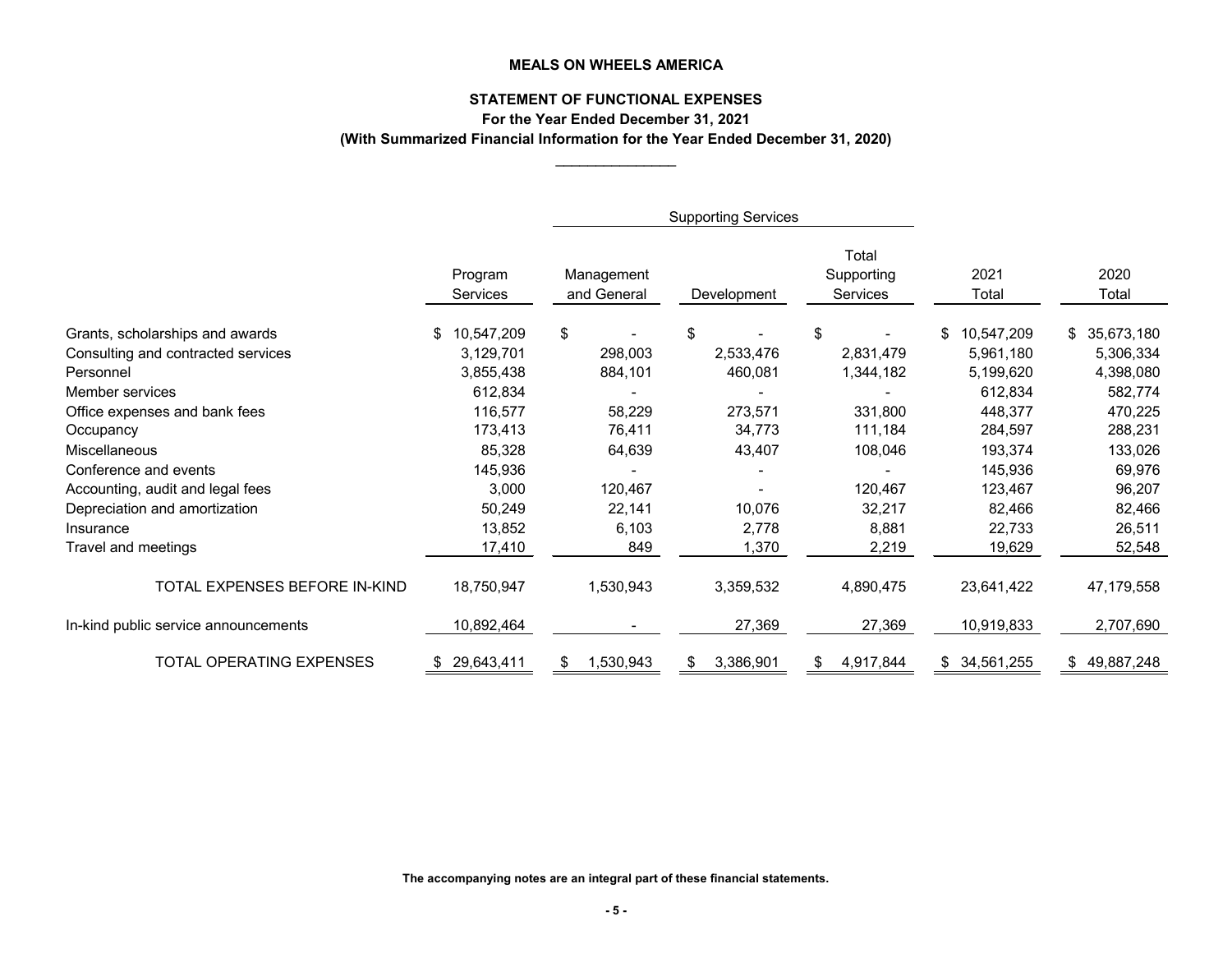# **STATEMENT OF CASH FLOWS**

**For the Year Ended December 31, 2021**

 $\overline{\phantom{a}}$  , where  $\overline{\phantom{a}}$ **(With Summarized Financial Information for the Year Ended December 31, 2020)**

|                                                                       |    | 2021         | 2020             |
|-----------------------------------------------------------------------|----|--------------|------------------|
| CASH FLOWS FROM OPERATING ACTIVITIES                                  |    |              |                  |
| Change in net assets                                                  | \$ | (227, 395)   | 24,405,375<br>\$ |
| Adjustments to reconcile change in net assets to net cash             |    |              |                  |
| provided by (used in) operating activities:                           |    |              |                  |
| Depreciation and amortization                                         |    | 82,466       | 82,466           |
| Unrealized loss (gain) on investments                                 |    | 363,451      | (369, 323)       |
| Realized gain on investments                                          |    | (466, 618)   | (45, 932)        |
| Forgiveness of debt and accrued interest - PPP                        |    | 512,976      |                  |
| Changes in assets and liabilities:                                    |    |              |                  |
| Grants and contributions receivable                                   |    | 194,696      | 27,128           |
| Other receivables                                                     |    | 22,838       | (66, 859)        |
| Inventory                                                             |    | (21, 116)    | (3, 134)         |
| Prepaid expenses                                                      |    | (102, 440)   | (70, 564)        |
| Accounts payable and accrued expenses                                 |    | (856, 192)   | 1,429,328        |
| Refundable advance                                                    |    | 290,925      |                  |
| <b>Contract liabilities</b>                                           |    | 275,963      | 39,227           |
| Deferred rent and lease incentives                                    |    | (106, 675)   | (97, 489)        |
| NET CASH PROVIDED BY (USED IN) OPERATING ACTIVITIES                   |    | (37, 121)    | 25,330,223       |
| CASH FLOWS FROM INVESTING ACTIVITIES                                  |    |              |                  |
| Purchases of investments                                              |    | (11,099,824) | (31, 773, 240)   |
| Proceeds from sale of investments                                     |    | 8,264,663    | 12,608,928       |
| Purchases of property and equipment                                   |    | (28, 173)    | (30, 472)        |
| NET CASH USED IN INVESTING ACTIVITIES                                 |    | (2,863,334)  | (19, 194, 784)   |
| CASH FLOWS FROM FINANCING ACTIVITIES                                  |    |              |                  |
| Proceeds from note payable                                            |    |              | 507,200          |
| NET CASH PROVIDED BY FINANCING ACTIVITIES                             |    |              | 507,200          |
| NET INCREASE (DECREASE) IN CASH AND CASH EQUIVALENTS                  |    | (2,900,455)  | 6,642,639        |
| CASH AND CASH EQUIVALENTS, BEGINNING OF YEAR                          |    | 10,220,789   | 3,578,150        |
| CASH AND CASH EQUIVALENTS, END OF YEAR                                | Ъ. | 7,320,334    | 10,220,789<br>\$ |
| CASH REPORTED ON THE STATEMENT OF FINANCIAL POSITION                  |    |              |                  |
| Cash and cash equivalents                                             |    | 3,887,953    | 4,420,717        |
| Cash and cash equivalents held for investment purposes                |    | 3,432,381    | 5,800,072        |
|                                                                       | æ. | 7,320,334    | 10,220,789<br>\$ |
| SUPPLEMENTAL NONCASH FINANCING ACTIVITES<br>Forgiveness of debt - PPP | \$ | 507,200      | \$               |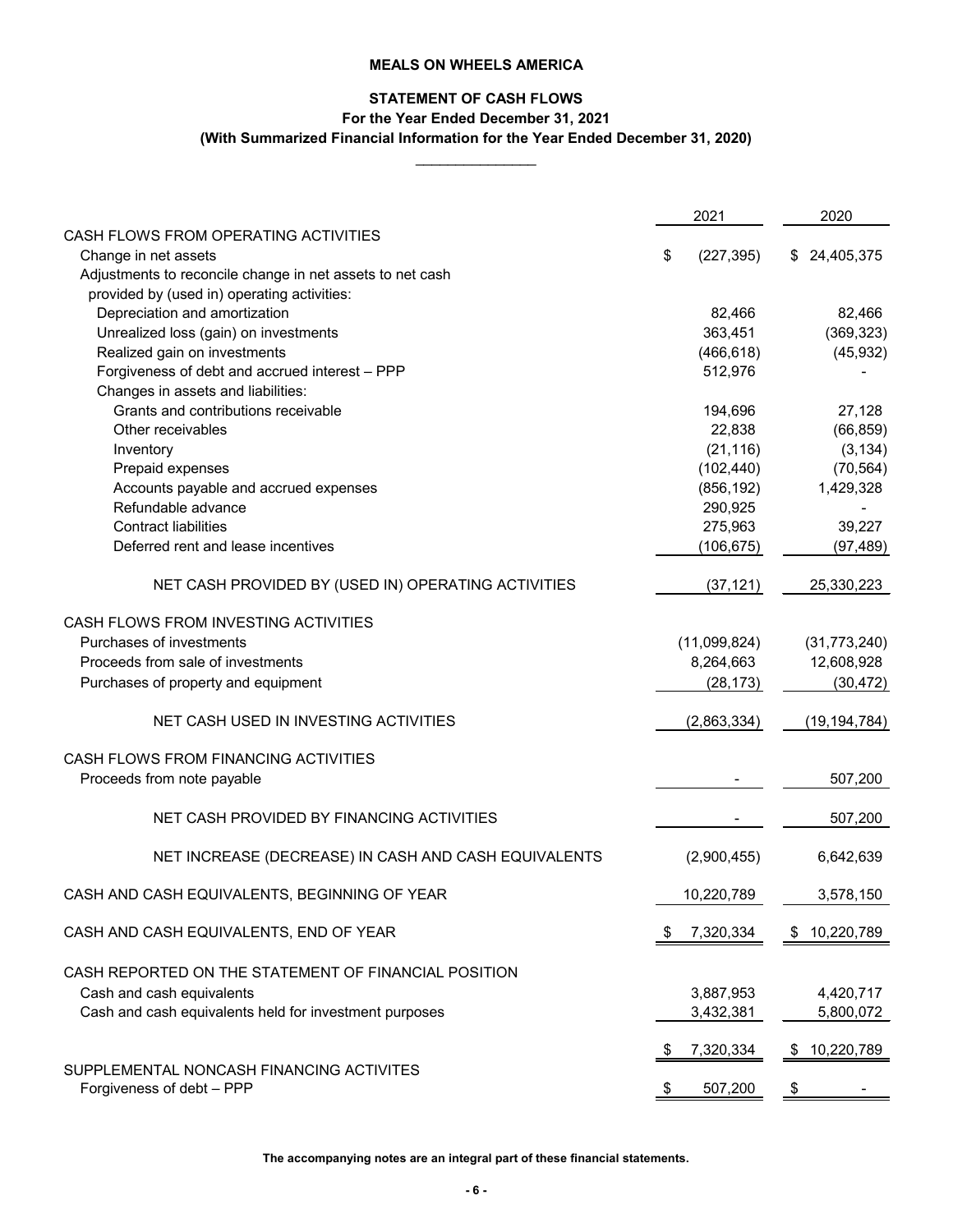### **NOTES TO FINANCIAL STATEMENTS For the Year Ended December 31, 2021**

 $\frac{1}{2}$ 

#### 1. Organization and Summary of Significant Accounting Policies

#### **Organization**

Meals on Wheels America (the Organization) is a nonprofit organization chartered in Washington, D.C., on April 30, 1976. The Organization's vision is an America in which all seniors live nourished lives with independence and dignity. The Organization's mission is to empower local community programs to improve the health and quality of life of the seniors they serve so that no one is left hungry or isolated.

Meals on Wheels America is the leadership organization supporting the more than 5,000 community-based programs across the country that are dedicated to addressing senior isolation and hunger. This network serves virtually every community in America and, along with more than two million staff and volunteers, delivers the nutritious meals, friendly visits and safety checks that enable America's seniors to live nourished lives with independence and dignity. By providing funding, leadership, education, research and advocacy support, Meals on Wheels America empowers its local member programs to strengthen their communities, one senior at a time.

The Organization's activities are primarily funded from corporate, foundation and individual contributions and/or grants, government grants, and service contracts.

#### **Basis of Presentation**

The financial statements are presented using the accrual method of accounting. Revenue is recognized when earned and expense is recognized when incurred. Unconditional promises to give (pledges) are recorded as contributions when the promise is made.

#### **Cash and Cash Equivalents**

Cash and cash equivalents include demand deposits and money market accounts and all highly liquid investments with initial maturities of three months or less.

#### **Receivables**

Receivables are stated at net realizable value. An allowance for uncollectible contributions receivable is provided based on management's judgment, including such factors as prior collection history, and subsequent collections.

#### **Investments**

Investments consist of cash and cash equivalents, mutual funds, exchange-traded funds, and common stock (see note 3). These investments are recorded in the accompanying statement of financial position at fair value based on quoted market prices (see Note 4). Fair value is the price that would be received to sell an asset or paid to transfer a liability through an orderly transaction between market participants at the measurement date. Purchases and sales of securities are recorded on a trade-date basis. Dividends are recorded on the ex-dividend date. Unrealized gains or losses are determined by comparison of fair value at the beginning and end of the reporting period.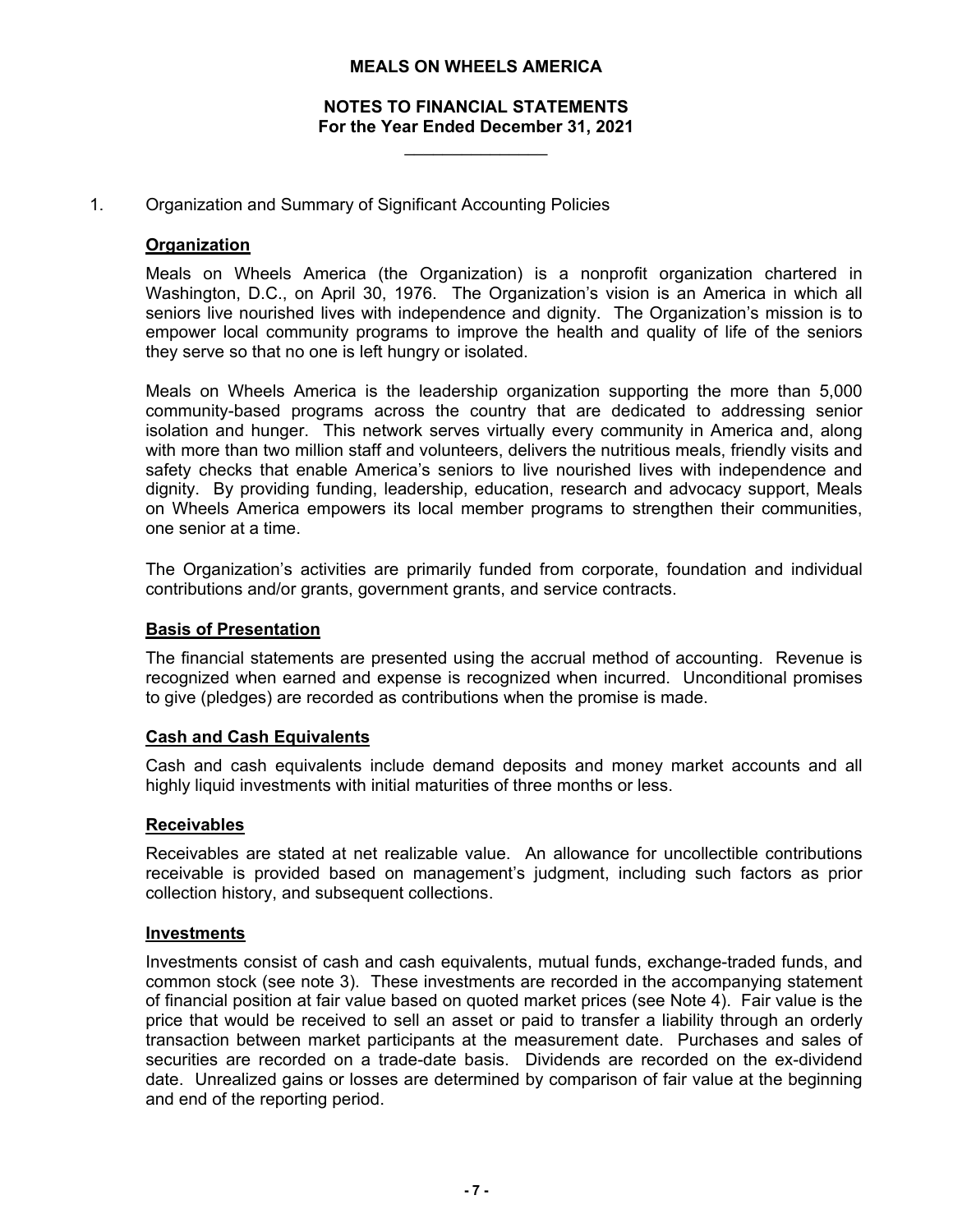### **NOTES TO FINANCIAL STATEMENTS For the Year Ended December 31, 2021**

 $\frac{1}{2}$ 

1. Organization and Summary of Significant Accounting Policies (continued)

#### **Fair Value Measurement**

Accounting standards define fair value and establish a framework for measuring fair value for those assets and liabilities that are measured at fair value on a recurring basis. In accordance with the fair value measurement standards, the Organization has categorized its applicable financial instruments into a three-level fair value hierarchy. The fair value hierarchy gives the highest priority to quoted prices in active markets for identical assets or liabilities (Level 1) and the lowest priority to unobservable inputs (Level 3). If the inputs used to measure the financial instruments fall within different levels of the fair value hierarchy, the categorization is based upon the lowest-level input that is significant to the fair value measurement of the instrument. Only the Organization's investments were measured at fair value on a recurring basis (see Note 4).

#### **Property and Equipment and Related Depreciation and Amortization**

Property and equipment are recorded at cost. All additions in excess of \$1,000 and an economic life of more than one year are capitalized, while replacements, maintenance and repairs that do not improve or extend the lives of the respective assets are expensed as incurred. Computer and office equipment is depreciated on a straight-line basis over the estimated useful life of the assets, which ranges from three to seven years. Leasehold improvements are amortized over the shorter of the lease term or useful life. The cost of property and equipment retired or disposed of is removed from the accounts along with the related accumulated depreciation, and any gain or loss is reflected in the accompanying statement of activities.

#### **Classification of Net Assets**

The Organization's net assets are reported as follows:

- Net assets without donor restrictions consist of assets that are available for use at the discretion of the Board of Directors (the Board) and/or management for general operating purposes.
- Net assets with donor restrictions consist of assets whose use is limited by donorimposed, time and/or purpose restrictions.

#### **Revenue Recognition**

#### *Grants and Contributions*

The Organization recognizes all unconditional contributed support in the period in which the commitment to give is made. Contributions are considered revenue and support without donor restriction and available for general operations unless specifically restricted by the donor. The Organization reports gifts of cash and other assets as having donor restrictions if they are received with donor stipulations that limit the use of the donated assets. When a stipulated time restriction ends or purpose of a restriction is accomplished, net assets with donor restrictions are reclassified to net assets without donor restrictions and reported in the accompanying statement of activities as net assets released from restrictions. Revenue recognized on unconditional contributions that has been committed to the Organization, but has not been received, is reflected as grants and contributions receivable in the accompanying statement of financial position.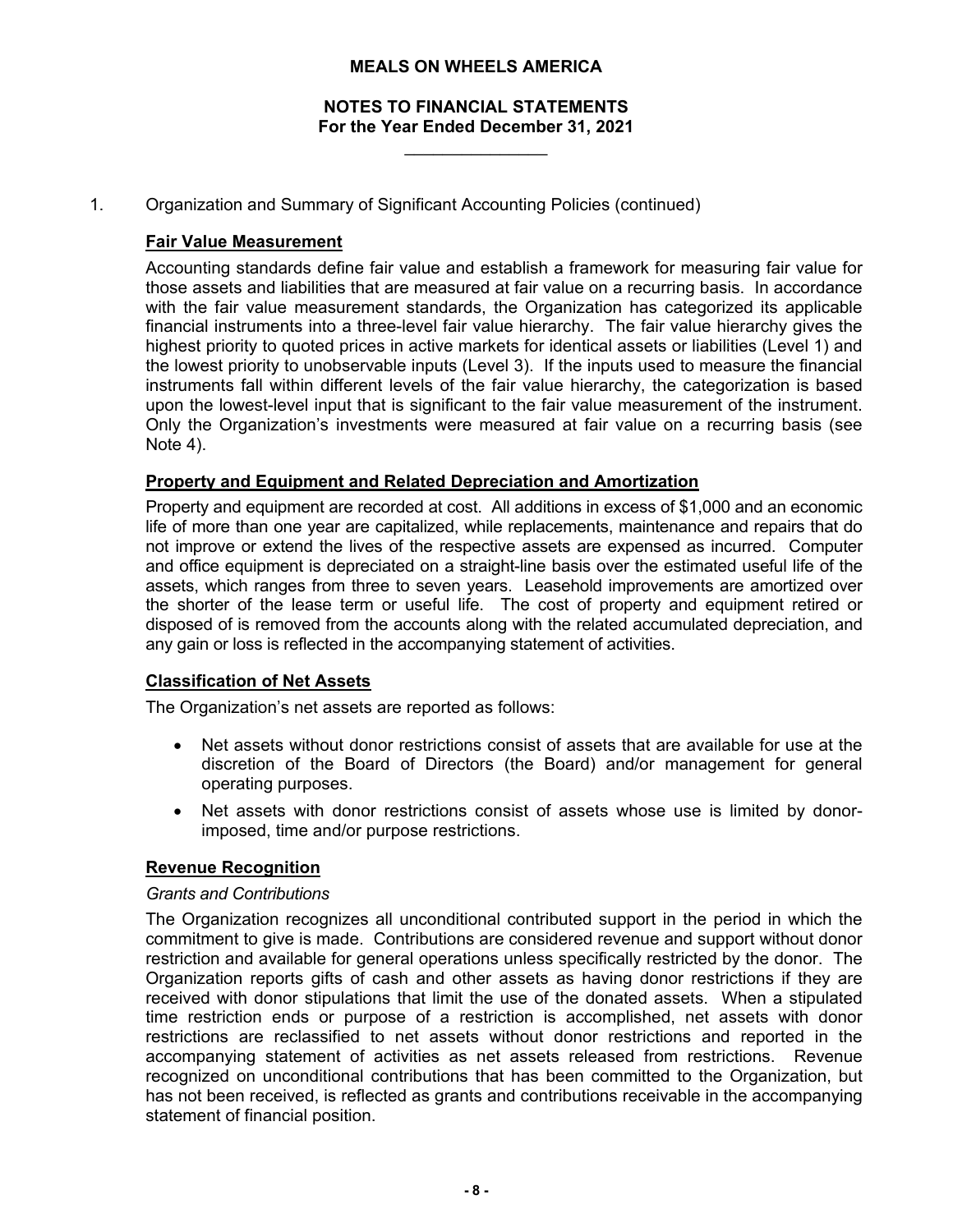### **NOTES TO FINANCIAL STATEMENTS For the Year Ended December 31, 2021**

 $\frac{1}{2}$ 

1. Organization and Summary of Significant Accounting Policies (continued)

#### **Revenue Recognition (continued)**

#### *Grants and Contributions (continued)*

Government grants are recorded as revenue upon the incurrence of various conditions and are recognized as conditions are met. Revenue recognized on government grants for which billings have not been presented to or collected from the donor or awarding agency is included in grants and contributions receivable in the accompanying statement of financial position. Any amounts received in advance that were not spent as of year-end are included in refundable advance in the accompanying statement of financial position.

#### *Program Service Fees*

Consulting contracts include fixed price contracts that contain multiple performance obligations, and revenue under these contracts is recognized at the point in time that the performance obligations are satisfied. Revenue recognized on these contracts for which billings have not been collected from the customer is included in accounts receivable. Any contract payments received in advance of satisfying the performance obligations are recorded in contract liabilities.

Conference revenue, which consists of registrations, sponsorships and exhibitor fees for the annual conference, is recognized at the point in time the conference is held.

Membership dues are recognized as revenue ratably over the membership term (e.g., calendar year) as membership benefits are provided to members over the entire membership period. Accordingly, dues paid by members in advance of the membership period are reported as contract liabilities in the accompanying statement of financial position.

#### **Donated Goods and Services**

Donated goods and services consist of donated public service announcements (primarily television and radio airtime), other forms of media space, printers and sanitation supplies. These are recognized as in-kind contributions in the accompanying statement of activities at their estimated fair value, as provided by the donor and/or quoted market price, at the date of receipt.

#### **Functional Allocation of Expenses**

The costs of providing the various programs and other activities have been summarized on a functional basis in the accompanying statement of functional expenses. Expenses directly attributed to specific functional areas of the Organization are reported as expenses of those functional areas, while shared costs that benefit multiple functional areas have been allocated among the various functional areas based on direct labor costs. These include salaries, employee benefits, rent, utilities, maintenance and repairs, insurance, printing, postage, supplies, telephone, software, and depreciation.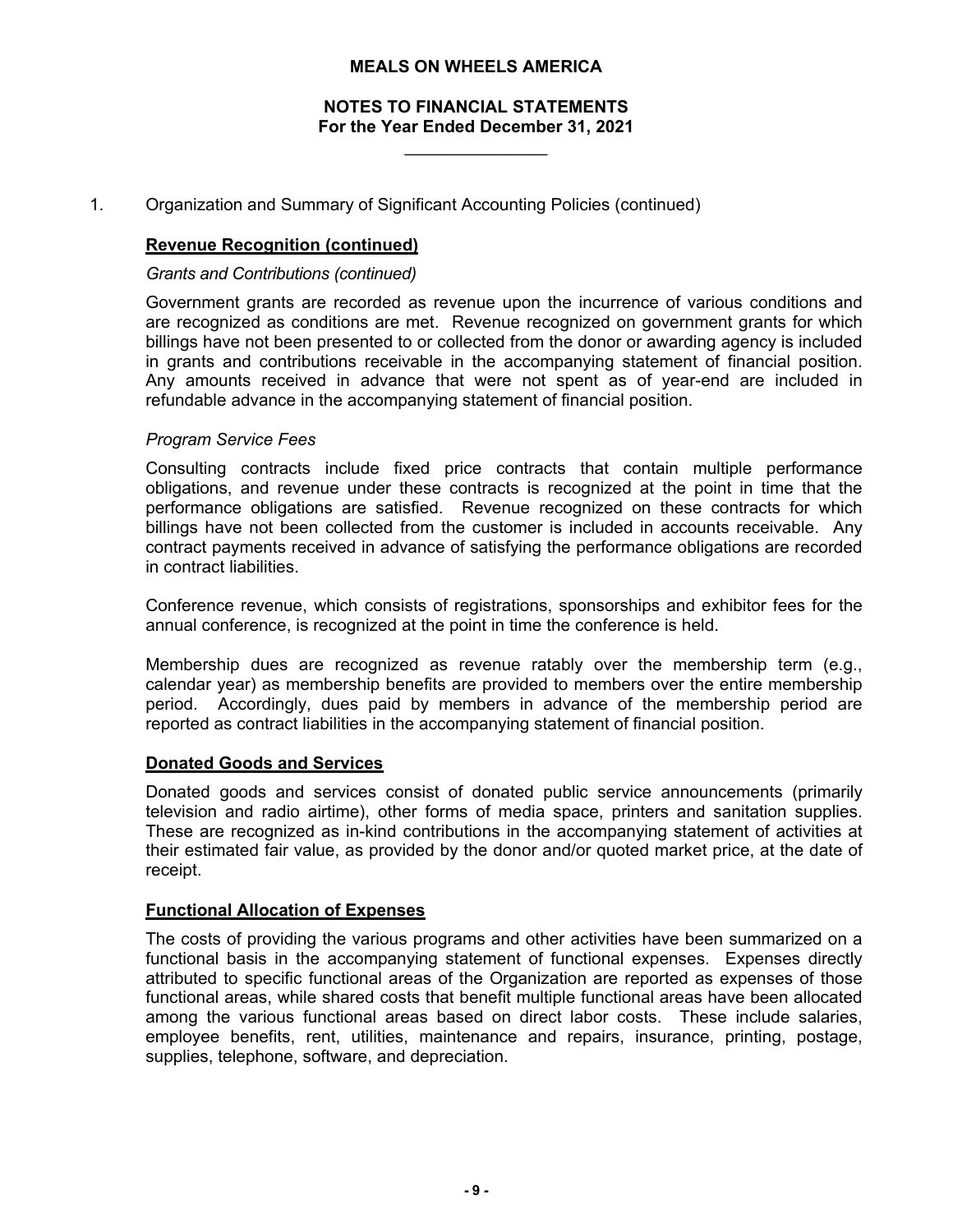#### **NOTES TO FINANCIAL STATEMENTS For the Year Ended December 31, 2021**  $\frac{1}{2}$

1. Organization and Summary of Significant Accounting Policies (continued)

#### **Definition of Operations**

Operating revenue and expenses generally reflect those revenues and expenses that are an integral part of the programs and supporting activities of the Organization and exclude investment income (loss).

#### **Estimates**

The preparation of financial statements in conformity with accounting principles generally accepted in the United States of America (GAAP) requires management to make estimates and assumptions that affect certain reported amounts and disclosures. Accordingly, actual results could differ from those estimates.

#### **New Accounting Pronouncements to be Adopted**

In June 2016, the Financial Accounting Standards Board (FASB) issued Accounting Standards Update (ASU) 2016-13, *Financial Instruments – Credit Losses – (Topic 326)*. This ASU replaces the current incurred loss impairment methodology with a methodology that reflects expected credit losses and requires consideration of a broader range of reasonable and supportable information to inform credit loss estimates. The guidance applies to loans, accounts receivable, trade receivables and other financial assets measured at amortized costs, loan commitments, debt securities and beneficial interests in securitized financial assets, but the effect on the Organization is projected to be limited to accounts and grants receivable. The guidance will be effective for the fiscal year beginning after December 15, 2022, including interim periods within that year. The Organization is evaluating the impact this ASU will have on its financial statements.

In February 2016, FASB issued ASU 2016-02, *Leases (Topic 842)*, which requires lessees to put most leases on their statement of financial position. ASU 2016-02 states that a lessee would recognize a lease liability for the obligation to make lease payments and a right-of-use asset for the right to use the underlying asset for the lease term. The new standard is effective for the fiscal years beginning after December 15, 2021, and early adoption is permitted. The Organization is evaluating the impact this ASU will have on its financial statements.

In September 2020, the FASB issued ASU 2020-07, *Presentation and Disclosures by Not-for-Profit Entities for Contributed Nonfinancial Assets*. The ASU will now require a separate line items for contributed nonfinancial assets on the statement of activities and a disaggregation by type if there are many different kinds of nonfinancial assets that are received in the notes. The guidance also requires qualitative information about whether gifts-in-kind were either monetized or held and used, policy requirements for monetizing gifts-in-kind rather than utilizing them, descriptions of donor-imposed restrictions, description of valuation techniques used to estimate fair value at initial recognition, and principal or most advantageous market used to arrive at a fair value only if the donor restricts the sale or use of the assets in that market. The guidance will be effective for the fiscal year beginning after June 15, 2021, and early adoption is permitted. The Organization is evaluating the impact this ASU will have on its financial statements.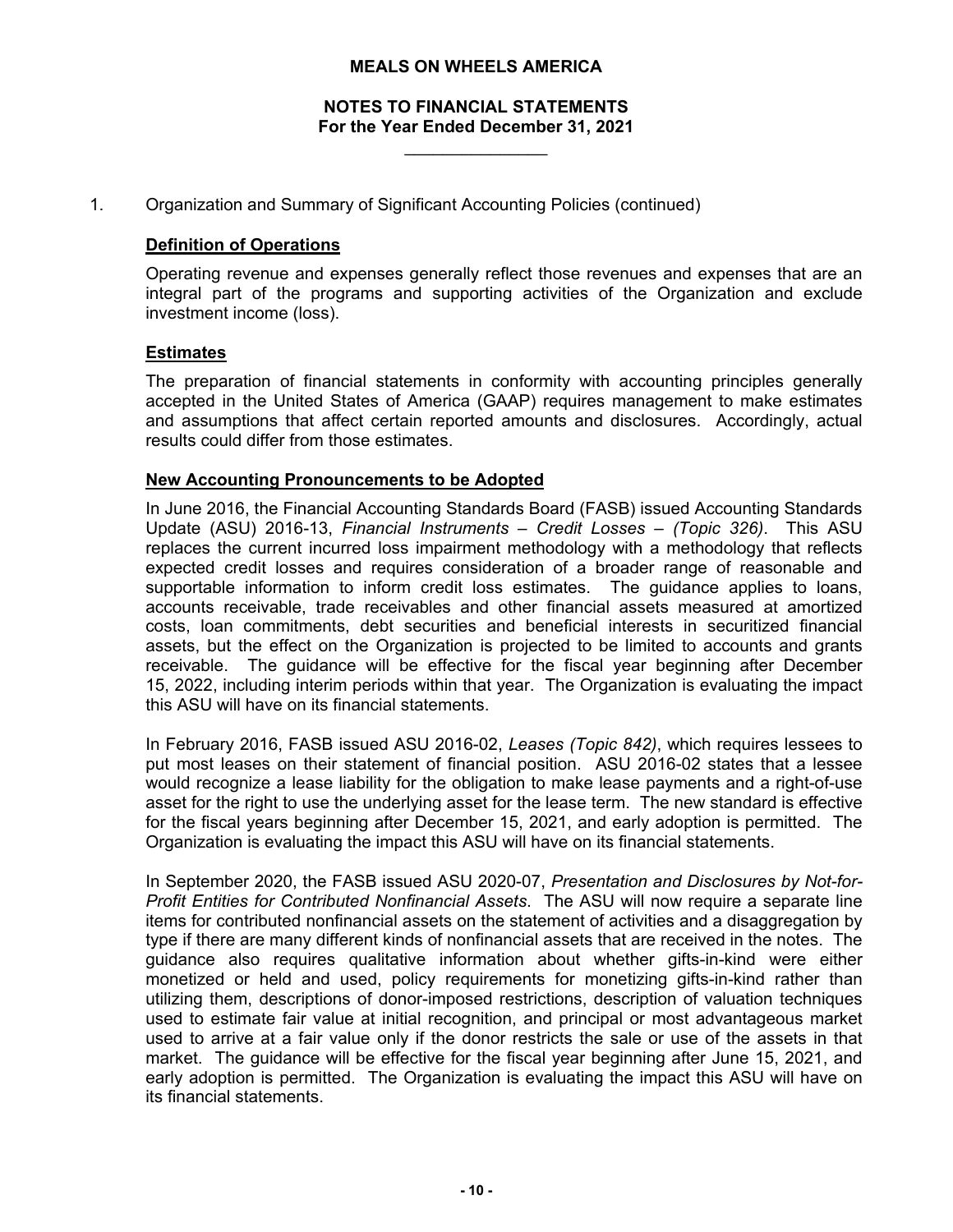### **NOTES TO FINANCIAL STATEMENTS For the Year Ended December 31, 2021**

 $\frac{1}{2}$ 

#### 2. Grants and Contributions Receivable

Grants and contributions receivable consist of grants and contributions from foundations, government agencies and corporate donors to be used for particular programs and/or general support and expected to be fully collected within the next year.

As of December 31, 2021, contributions of \$539,484 relates to cost-reimbursable grants that are conditioned on the incurrence of qualifying expenditures, thus have not been recognized in the accompanying statement of activities and the accompanying statement of financial position.

#### 3. Investments

Investments consisted of the following as of December 31, 2021:

| Mutual funds              | \$23,664,248 |
|---------------------------|--------------|
| Cash and cash equivalents | 3,432,381    |
| Exchange-traded funds     | 3,220,080    |
| Common stock              | 7.125        |
| Total Investments         | \$30,323,834 |

Investment income is summarized as follows for the year ended December 31, 2021:

| Interest and dividends, net of expenses<br>Realized gain<br>Unrealized loss | \$. | 523.100<br>466.618<br>(363, 452) |
|-----------------------------------------------------------------------------|-----|----------------------------------|
| Investment Income                                                           |     | 626,266                          |

#### 4. Fair Value Measurement

The following table summarizes the Organization's assets measured at fair value on a recurring basis as of December 31, 2021:

|                                                                       | <b>Fair Value</b> | <b>Quoted Prices</b><br>in Active<br>Markets for<br>Identical<br>Assets/<br>Liabilities<br>(Level 1) | Significant<br>Other<br>Observable<br>Inputs<br>(Level 2) | Significant<br>Unobservable<br>Inputs<br>(Level 3) |
|-----------------------------------------------------------------------|-------------------|------------------------------------------------------------------------------------------------------|-----------------------------------------------------------|----------------------------------------------------|
| Investments measured in the<br>fair value hierarchy:<br>Mutual funds: |                   |                                                                                                      |                                                           |                                                    |
| Fixed income                                                          | \$21,502,376      | \$21,502,376                                                                                         | \$                                                        | \$                                                 |
| Equity                                                                | 1,484,329         | 1,484,329                                                                                            |                                                           |                                                    |
| Multi-alternative                                                     | 677,543           | 677,543                                                                                              |                                                           |                                                    |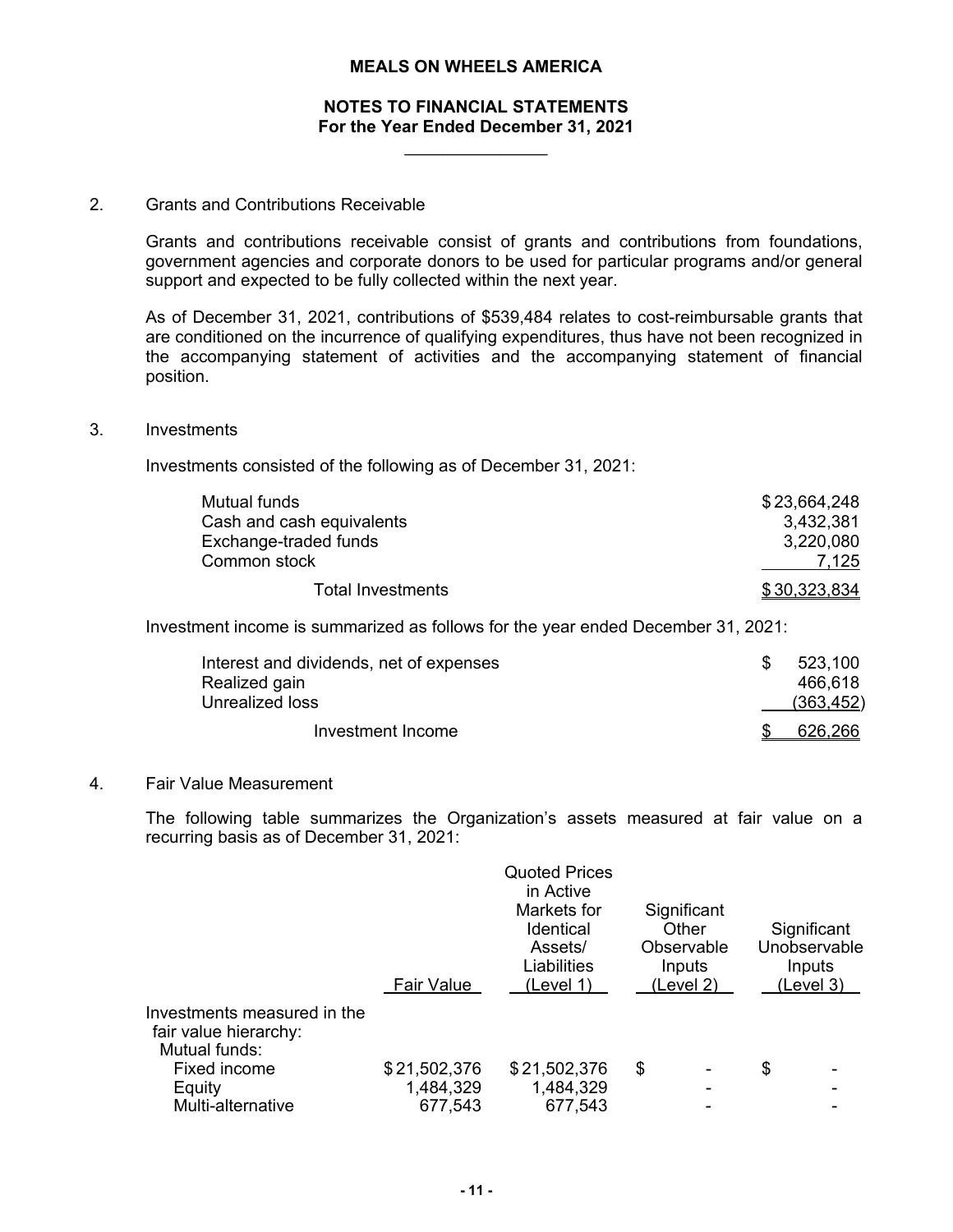## **NOTES TO FINANCIAL STATEMENTS For the Year Ended December 31, 2021**

 $\frac{1}{2}$ 

4. Fair Value Measurement (continued)

|                                                                                            | <b>Fair Value</b>    | <b>Quoted Prices</b><br>in Active<br>Markets for<br><b>Identical</b><br>Assets/<br>Liabilities<br>(Level 1) | Significant<br>Other<br>Observable<br>Inputs<br>(Level 2) | Significant<br>Unobservable<br>Inputs<br>(Level 3) |
|--------------------------------------------------------------------------------------------|----------------------|-------------------------------------------------------------------------------------------------------------|-----------------------------------------------------------|----------------------------------------------------|
| Investments measured in the<br>fair value hierarchy (continued):<br>Exchange-traded funds: |                      |                                                                                                             |                                                           |                                                    |
| <b>Fixed income</b>                                                                        | 1,719,856<br>\$      | 1,719,856<br>\$                                                                                             | \$                                                        | \$                                                 |
| Equity<br>Multi-alternative                                                                | 1,268,563<br>231,661 | 1,268,563<br>231,661                                                                                        |                                                           |                                                    |
| Common stock                                                                               | 7,125                | 7,125                                                                                                       |                                                           |                                                    |
| <b>Total Investments</b><br>Measured in the Fair<br><b>Value Hierarchy</b>                 | 26,891,453           | <u>\$26,891,453</u>                                                                                         |                                                           |                                                    |
|                                                                                            |                      |                                                                                                             |                                                           |                                                    |
| Cash and cash equivalents                                                                  | 3,432,381            |                                                                                                             |                                                           |                                                    |
| Total<br>Investments                                                                       | \$30,323,834         |                                                                                                             |                                                           |                                                    |

The Organization used the following methods and significant assumptions to estimate fair value for assets recorded at fair value:

*Mutual and exchange-traded funds* – Valued at net asset value at the closing price reported in the active market in which the mutual and exchange-traded funds are traded.

*Common stock* – Valued at the closing price reported in the active market in which the individual stocks are traded.

#### 5. Property and Equipment and Accumulated Depreciation and Amortization

The Organization's property and equipment consisted of the following as of December 31, 2021:

| Leasehold improvements<br>Computer equipment<br>Office equipment | \$. | 821,057<br>149,810<br>29,850 |
|------------------------------------------------------------------|-----|------------------------------|
| <b>Total Property and Equipment</b>                              |     | 1,000,717                    |
| Less: Accumulated Depreciation and Amortization                  |     | 551,693                      |
| Property and Equipment, Net                                      |     | 449 024                      |

Depreciation and amortization expense totaled \$82,466 for the year ended December 31, 2021.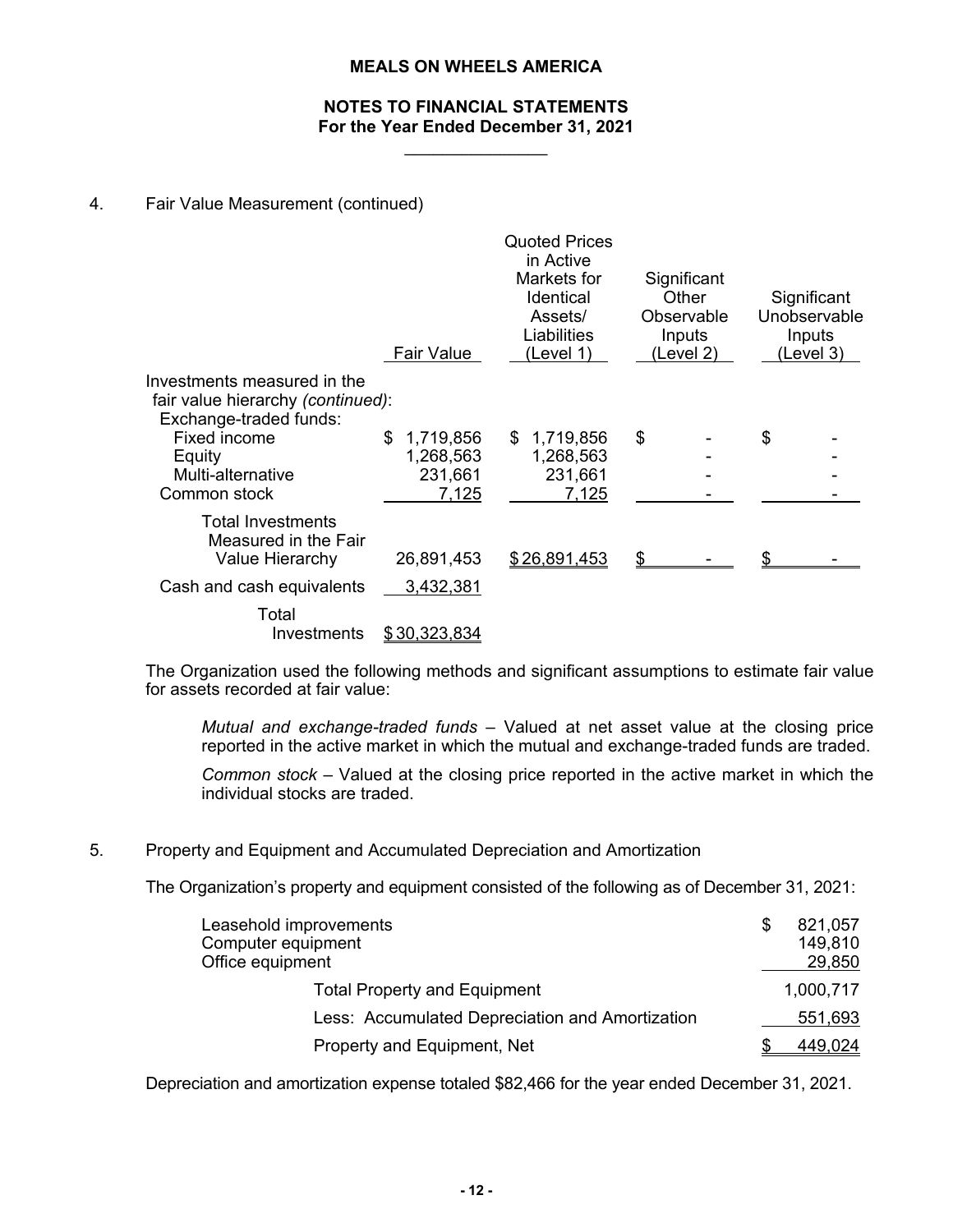#### **NOTES TO FINANCIAL STATEMENTS For the Year Ended December 31, 2021**

 $\frac{1}{2}$ 

#### 6. Notes Payable

On April 28, 2020, the Organization entered into a Small Business Administration (SBA) loan with its financial institution under the Paycheck Protection Program (PPP) for the amount of \$507,200. On June 25, 2021, the entire amount of the loan, including both principal and accrued interest of \$ 5,776, was forgiven pursuant to the terms of the PPP. The forgiveness of the loan and accrued interest was recognized in the accompanying statement of activities as forgiveness of debt and accrued interest – PPP.

#### 7. Net Assets With Donor Restrictions

As of December 31, 2021, net assets with donor restrictions were restricted for the following purposes or time specifications:

| Subject to expenditure for specified purpose:   |             |
|-------------------------------------------------|-------------|
| COVID-19 Response and Recovery                  | \$1,937,882 |
| Community impact                                | 1,208,167   |
| Pet initiative                                  | 1,053,396   |
| Research                                        | 310,916     |
| Total                                           | 4,510,361   |
| Subject to occurrence of passage of time:       |             |
| General operations                              | 383,061     |
| <b>Total Net Assets With Donor Restrictions</b> | 4,893,422   |

8. Commitments and Risks

#### **Operating Lease**

On November 16, 2015, the Organization entered into a noncancelable operating lease for new office space located in Arlington, Virginia. The lease agreement commenced in July 2015 and is scheduled to terminate on November 15, 2027. The agreement allowed for rent abatement at the beginning of the lease and requires monthly rental payments of \$27,655, subject to 2.5% annual fixed escalations. The Organization is obligated to pay its pro rata share of the building's real estate and operating expenses after the abatement period ends. The terms of the lease required a security deposit, in the form of a Letter of Credit, in the amount of \$165,927 and included a tenant improvement allowance of \$698,640, representing the landlord's contribution toward leasehold improvements and other build-out-related costs, as well as a provision to provide monthly rent credits worth up to \$563,104 to assist the Organization with the payment of its existing lease obligation. As of December 31, 2021, all of the rent credits were used.

Under GAAP, all lease incentives and fixed rent increases are recognized on a straight-line basis over the term of the lease. The difference between this expense and the required lease payments is reflected as deferred rent and lease incentives in the accompanying statement of financial position.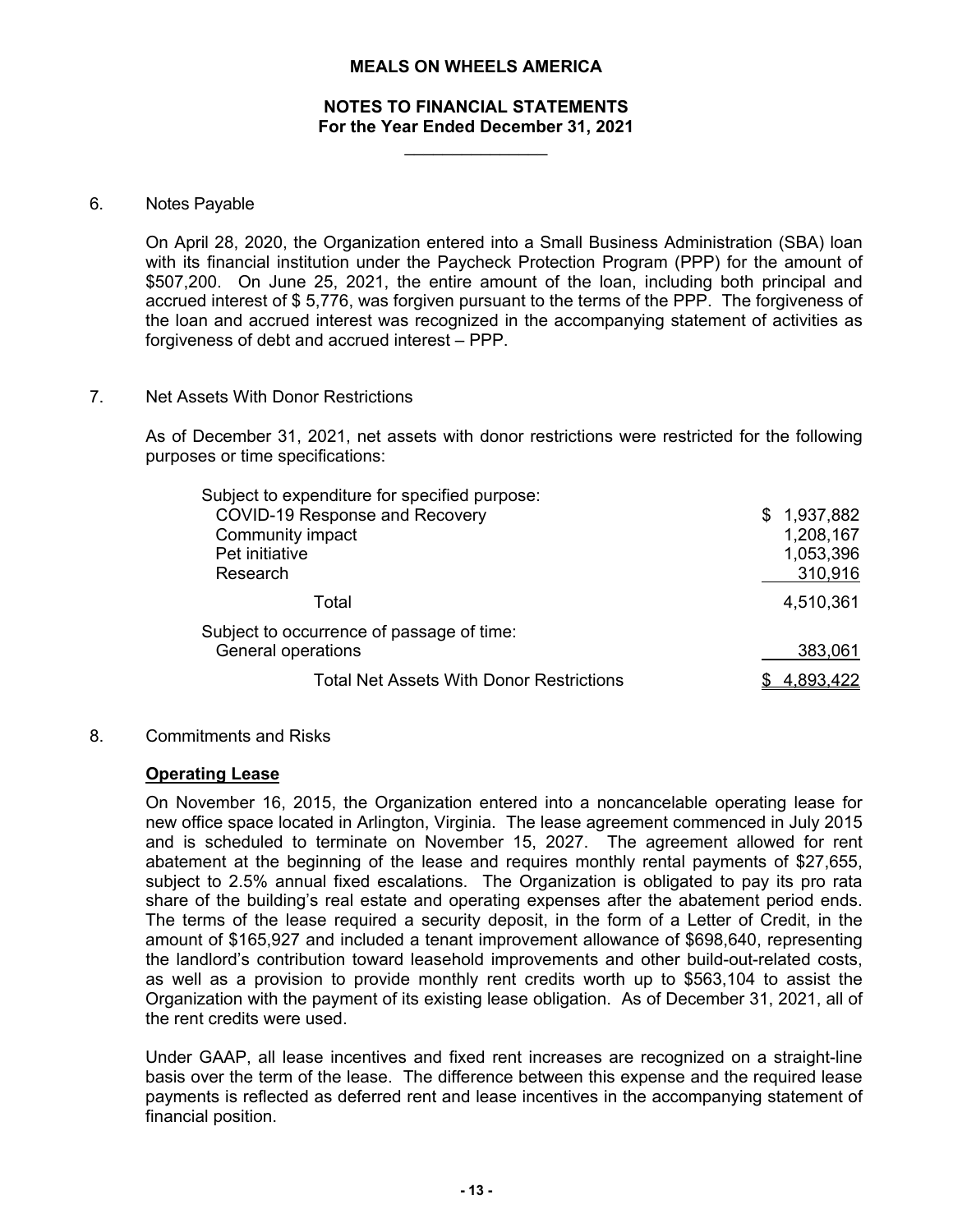#### **NOTES TO FINANCIAL STATEMENTS For the Year Ended December 31, 2021**

 $\frac{1}{2}$ 

#### 8. Commitments and Risks (continued)

#### **Operating Lease (continued)**

Future minimum lease payments required under the office space lease are as follows:

| 386,052<br>\$ |
|---------------|
| 395,703       |
| 405,595       |
| 415,735       |
| 426,129       |
| 380,994       |
| 2,410,208     |
|               |

Rental expense totaled \$269,961 for the year ended December 31, 2021, and is included in occupancy expense in the accompanying statement of functional expenses.

#### **Letter of Credit**

In lieu of a cash security deposit to its landlord, the Organization elected to deliver an irrevocable unconditional letter of credit in the amount of \$165,927, issued by a financial institution, naming the landlord as the beneficiary thereof. The letter of credit expires and renews each year automatically on the last day of December, unless written notice is provided by the lender 45 days prior to expiration. The letter of credit, however, will not be extended beyond December 31, 2027, the final maturity date. On March 30, 2021, in accordance with the terms of the lease and via an amendment of the existing letter of credit, the amount of the letter of credit was reduced to \$62,577. All other terms and conditions contained in the letter of credit remained unchanged.

#### **Hotel Agreements**

The Organization has entered an agreement with a hotel which will provide room accommodations for its 2022 Annual Conference and Expo. This agreement contains clauses whereby the Organization is liable for liquidated damages in the event of cancellation. The potential liquidated damages increase as the actual date of the annual conference approaches. The maximum possible amount of liquidated damages as of December 31, 2021, was approximately \$261,000.

#### **Employment Agreement**

During 2013, the Organization entered into an employment contract with the Executive Director that documents the terms and conditions of employment. Under the terms of the contract, should the Organization terminate the Executive Director's employment without cause, the Organization would be obligated to make a separation payment equal to the Executive Director's annual base salary, and would be obligated to pay certain benefits for a period of six months from the Executive Director's termination date.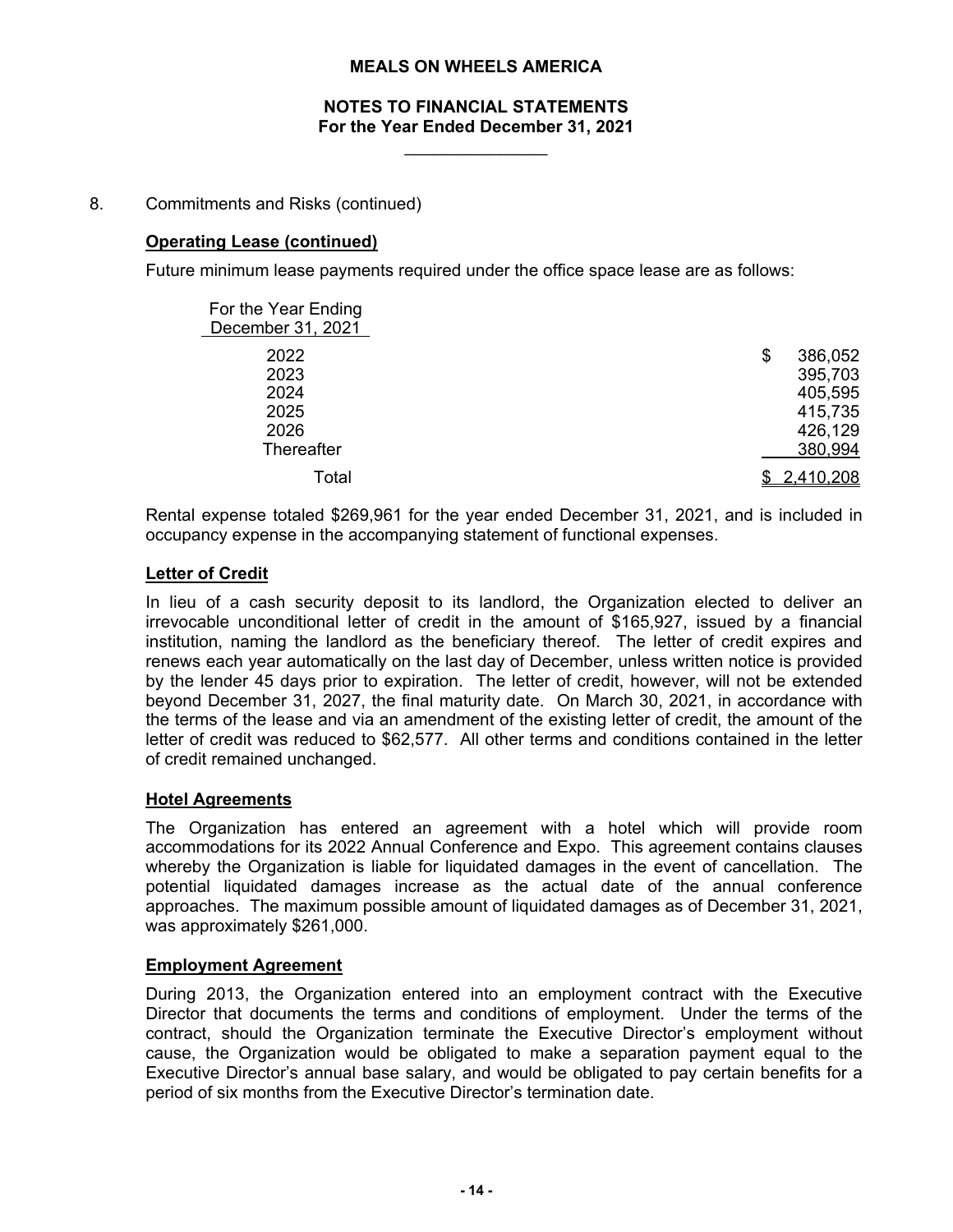#### **NOTES TO FINANCIAL STATEMENTS For the Year Ended December 31, 2021**

 $\frac{1}{2}$ 

#### 8. Commitments and Risks (continued)

#### **Concentration of Credit Risk**

The Organization maintains its cash with certain commercial financial institutions, which aggregate balances may exceed, at times, the Federal Deposit Insurance Corporation (FDIC) insured limit of \$250,000 per depositor per institution. As of December 31, 2021, the Organization had approximately \$7,311,000 composed of demand deposits, which exceeded the maximum limit insured by the FDIC by approximately \$6,061,000. The Organization monitors the creditworthiness of these institutions and has not experienced any credit losses on its cash and cash equivalents.

#### **Financial Risk**

The Organization invests in a professionally managed investment portfolio that is exposed to various risks such as interest rate, market volatility and credit risks. Due to the level of risk associated with such investments and the level of uncertainty related to changes in the value of such investments, it is at least reasonably possible that changes in risks in the near term could materially affect investment balances and the amounts reported in the financial statements.

#### **Risks and Uncertainties – Global Pandemic**

The COVID-19 outbreak in the United States has caused business disruption through mandated and voluntary closings of businesses across the country for non-essential services. In 2020, and to a lesser extent in 2021, Meals on Wheels America's business operations, fundraising, and program activity was significantly affected by COVID-19 in the form of increased contributions and subsequent grant making to its member organizations to support dramatically higher demand for their programmatic services. The Organization is monitoring the evolving situation and modifying its operations accordingly to continue to provide support and services to its member programs and the seniors they serve.

#### 9. Availability and Liquidity of Net Assets

The Organization regularly monitors liquidity required to meet its annual operating needs and other contractual commitments, while also striving to preserve the principal and return on the investment of its funds. The Organization's financial assets available within one year of the statement of financial position date for general expenditures at December 31, 2021, were as follows:

| <b>Financial Assets:</b>                      |                 |
|-----------------------------------------------|-----------------|
| Cash and cash equivalents                     | 3,887,953<br>S. |
| <b>Receivables</b>                            | 3,127,754       |
| Investments                                   | 30,323,834      |
| <b>Total Financial Assets Available</b>       | 37,339,541      |
| Less:                                         |                 |
| Net Assets With Donor Restrictions            | (4,893,422)     |
| Liquid and Available Net Assets Available for |                 |
| General Expenditure Within One Year           | \$32,446,119    |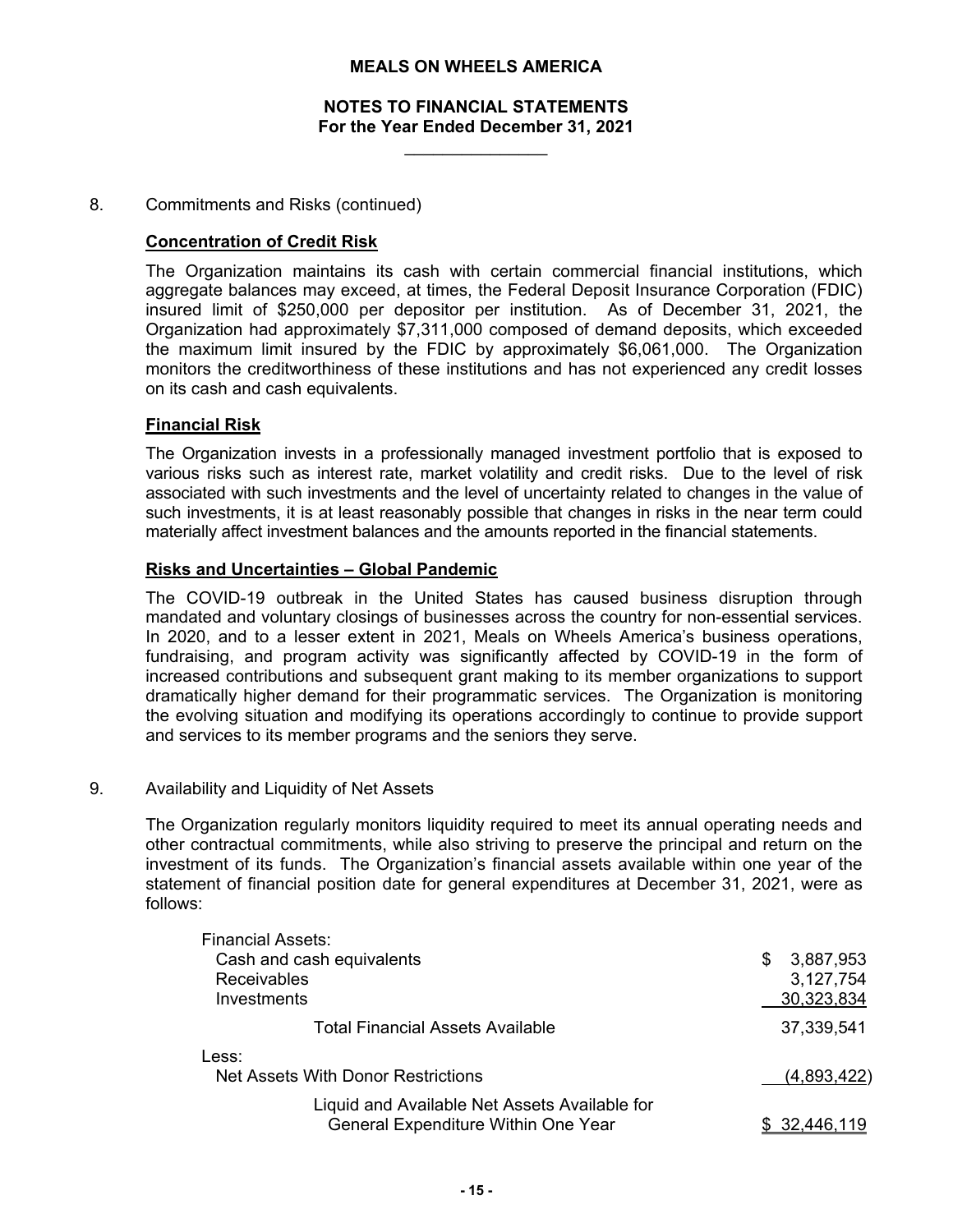#### **NOTES TO FINANCIAL STATEMENTS For the Year Ended December 31, 2021**

 $\frac{1}{2}$ 

#### 9. Availability and Liquidity of Net Assets (continued)

The Organization maintains a policy of structuring its financial assets to be available as its general expenditures, liabilities, and other obligations come due. In addition, the Organization invests cash in excess of monthly requirements in publicly traded investment vehicles including mutual funds and equity securities.

#### 10. Retirement Plan

The Organization maintains a 403(b) retirement plan (the Plan) covering substantially all fulltime employees who have attained 21 years of age. Employees may elect to defer and contribute to the Plan a portion of their compensation in amounts up to the maximum permitted by law. The Organization matches employee contributions, up to 3% of the employee's salary, after the employee has completed one year of service. Retirement plan expense totaled \$84,181 for the year ended December 31, 2021.

#### 11. Income Taxes

The Organization qualifies as a tax-exempt organization under Section 501(c)(3) of the Internal Revenue Code (the IRC) and is classified as a publicly supported organization under Section 509(a)(1) of the IRC. No provision for income taxes is required for the year ended December 31, 2021, as the Organization had no significant net unrelated business income.

The Organization performed an evaluation of uncertainty in income taxes for the year ended December 31, 2021, and determined that there are no matters that would require recognition in the financial statements or that may have any effect on its tax-exempt status.

As of December 31, 2021, there are no tax examinations pending or in progress. It is the Organization's policy to recognize interest and penalties related to uncertainty in income taxes, if any, in income tax or interest expense. As of December 31, 2021, the Organization had no accruals for interest and/or penalties.

#### 12. Reclassification

Certain reclassifications to the prior year financial statements have been made to conform to the current year presentation.

#### 13. Prior Year Summarized Financial Information

The accompanying financial statements include certain prior year summarized comparative information in total, but not by net asset class. Such information does not include sufficient detail to constitute a presentation in conformity with GAAP. Accordingly, such information should be read in conjunction with the Organization's financial statements for the year ended December 31, 2020, from which the summarized information was derived.